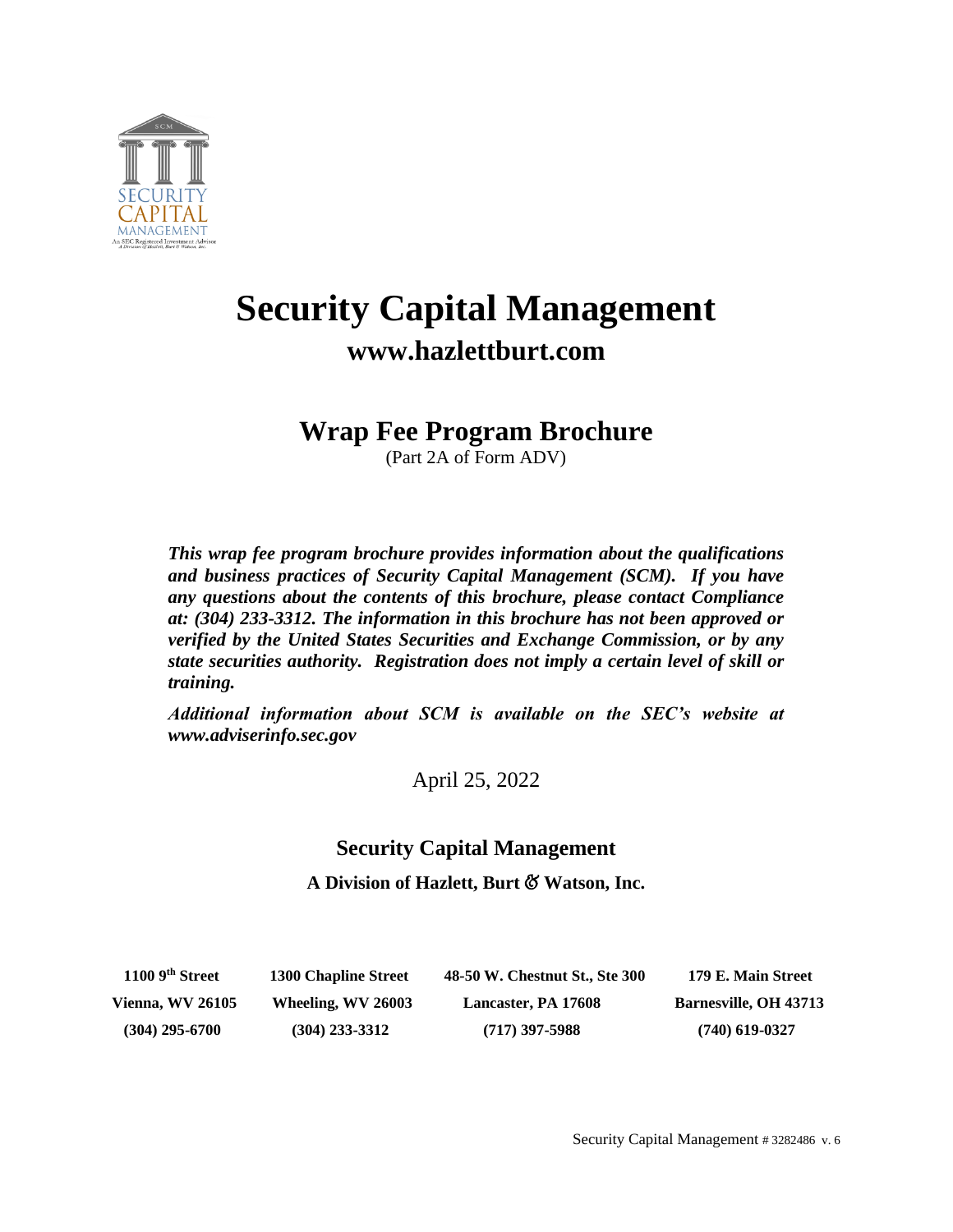## <span id="page-1-1"></span><span id="page-1-0"></span>**Material Changes**

#### **Annual Update**

The Material Changes section of this brochure will be updated annually when material changes occur since the previous release of the Firm Brochure.

#### <span id="page-1-2"></span>**Material Changes since the Last Update**

This section identifies and discusses material changes to the ADV Brochure since the version of this Brochure dated March 11, 2022. For more details on any particular matter, please see related changes in this ADV Brochure referred to in the summary below.

There are no material changes in this brochure from the last amendment of Security Capital Management dated March 11, 2022.

#### <span id="page-1-3"></span>**Full Brochure Available**

Whenever you would like to receive a complete copy of our Firm Brochure, please contact us by telephone at: (800) 537-8985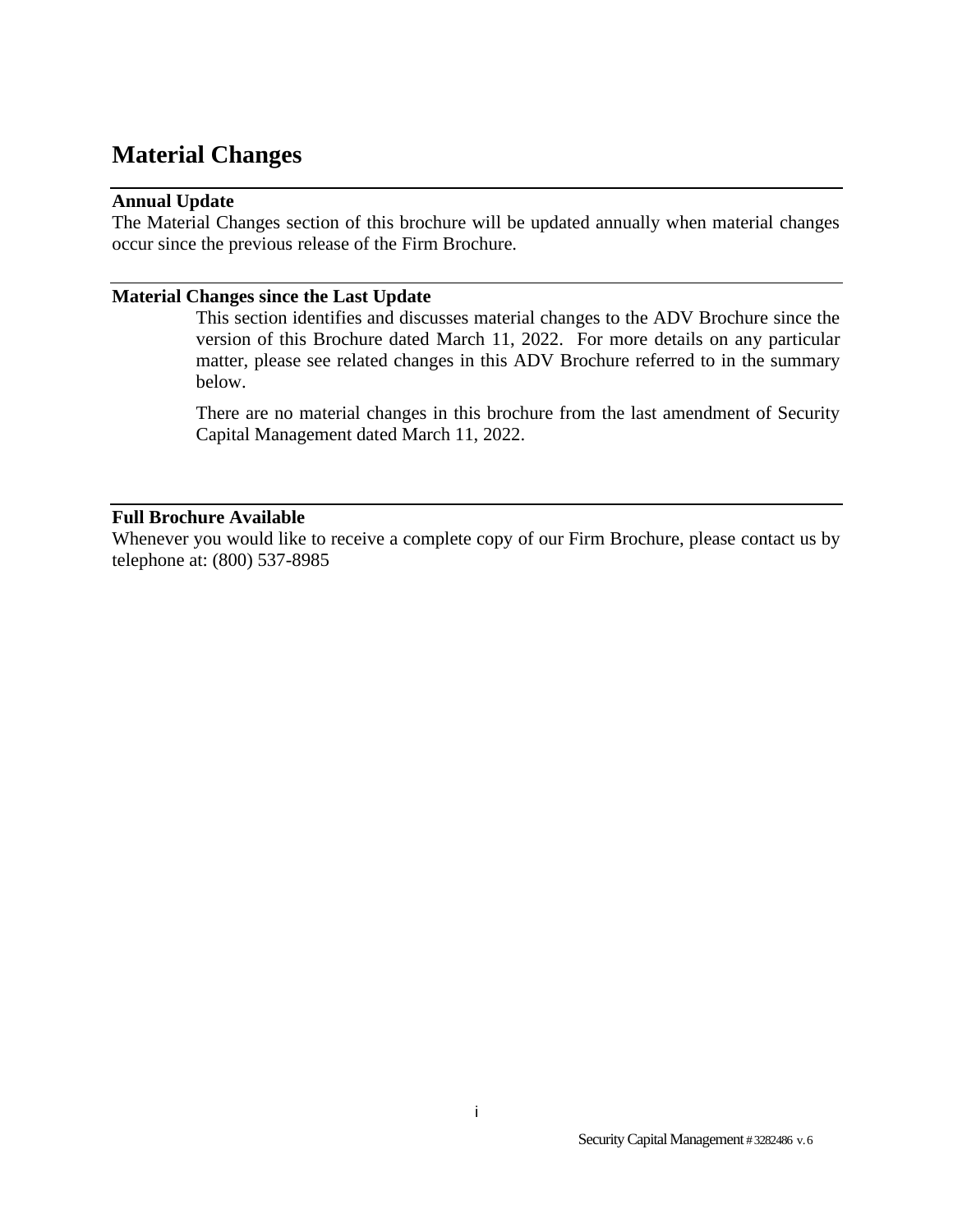## **Table of Contents**

| Code of Ethics, Participation or Interest in Client Transactions and Personal Trading  6 |
|------------------------------------------------------------------------------------------|
|                                                                                          |
|                                                                                          |
|                                                                                          |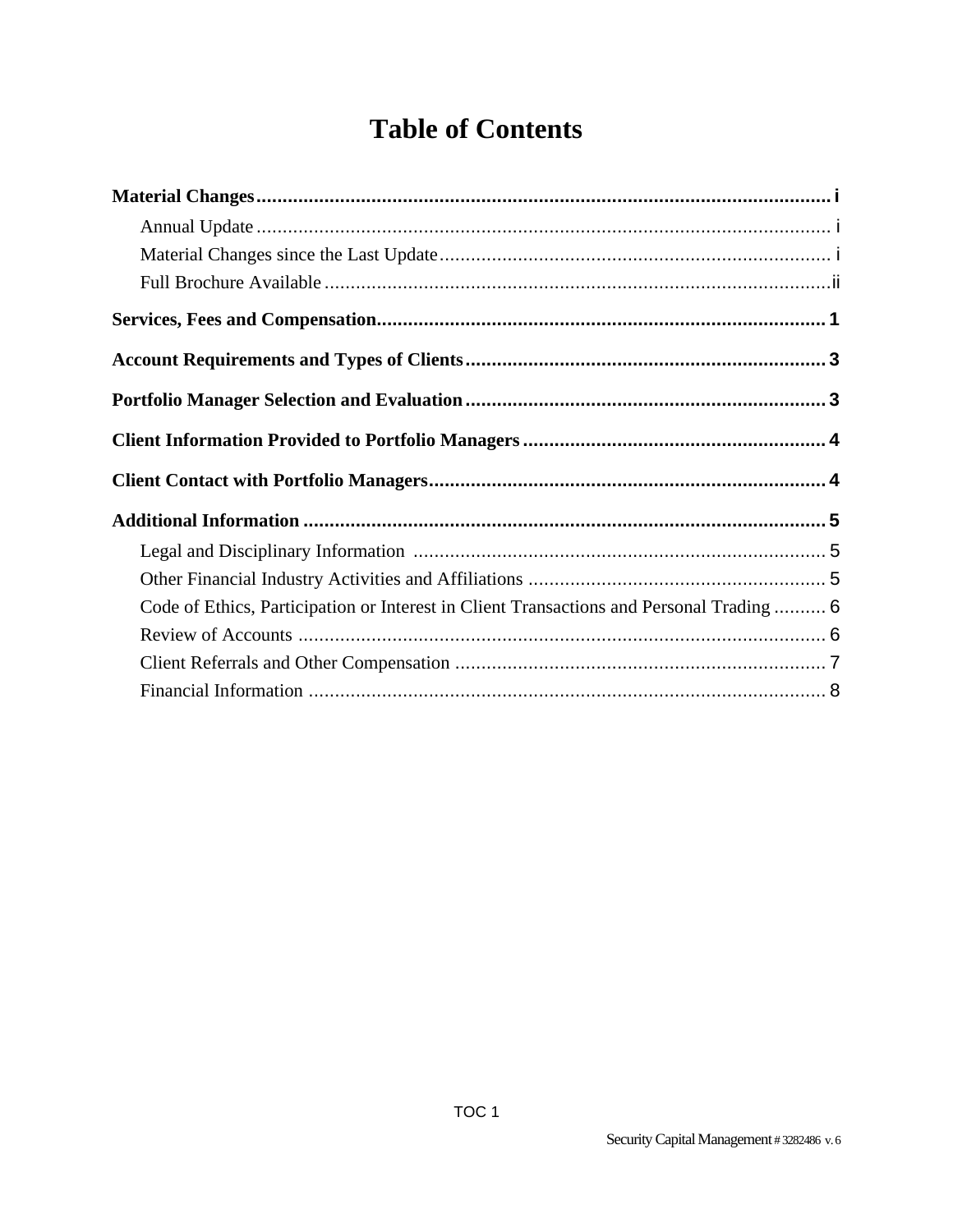## <span id="page-3-0"></span>**Services, Fees and Compensation**

Security Capital Management (SCM) is a Division of Hazlett Burt & Watson, Inc (Hazlett or HBW), and is an investment adviser registered with the Securities and Exchange Commission (SEC) under the Investment Advisers Act of 1940. HBW is also a broker-dealer registered with the SEC under the Securities Exchange Act of 1934 and is a member of the Financial Industry Regulatory Authority (FINRA) and the Securities Investor Protection Corporation (SIPC).

SCM provides personalized confidential financial planning and investment management to individuals, pension and profit sharing plans, trusts, estates, charitable organizations and small businesses. All Advisors and sub-advisors of SCM must be registered as investment advisors with the SEC or with appropriate state authorities.

SCM sponsors a number of wrap fee advisory programs that are designed to help you meet your investment objectives and goals. They include our MAS Separately Managed Account Program, MAS Advisor-Directed Unified Managed Account Program, MAS Model Management (Rep as Manager), MAS Strategic Advisers Portfolio Program and our Direct Managed Advisory Program. This Disclosure Document is being provided pursuant to Section 204 of the Investment Advisers Act of 1940 and deals solely with our Direct Managed Advisory Program. Descriptions of the services and fees for our MAS Separately Managed Account Program, MAS Advisor-Directed Unified Managed Account Program, and our MAS Strategic Advisers Portfolio Program can be found in a separate disclosure document, copies of which can be obtained from your Financial Advisor, or by calling (800) 537-8985.

Under SCM's wrap fee programs, the Client and SCM compile relevant personal financial and demographic information to develop an investment plan designed to meet the Client's goals and objectives. Investment management services are provided on a discretionary or nondiscretionary basis. Investment strategies primarily focus on common and preferred stocks, U.S. Government agency bonds, mortgage backed and municipal bonds, open-end mutual funds, publicly traded closed-end mutual funds, and other investment opportunities deemed appropriate and suitable in light of the Client's circumstances and investment objectives. SCM offers these services based on a percentage of assets under management, which fees will be assessed on the market value of securities and cash held in the account on the last business day of the calendar quarter, and shall be paid quarterly in arrears during the 1<sup>st</sup> month of each calendar quarter. All management fee arrangements are subject to negotiation.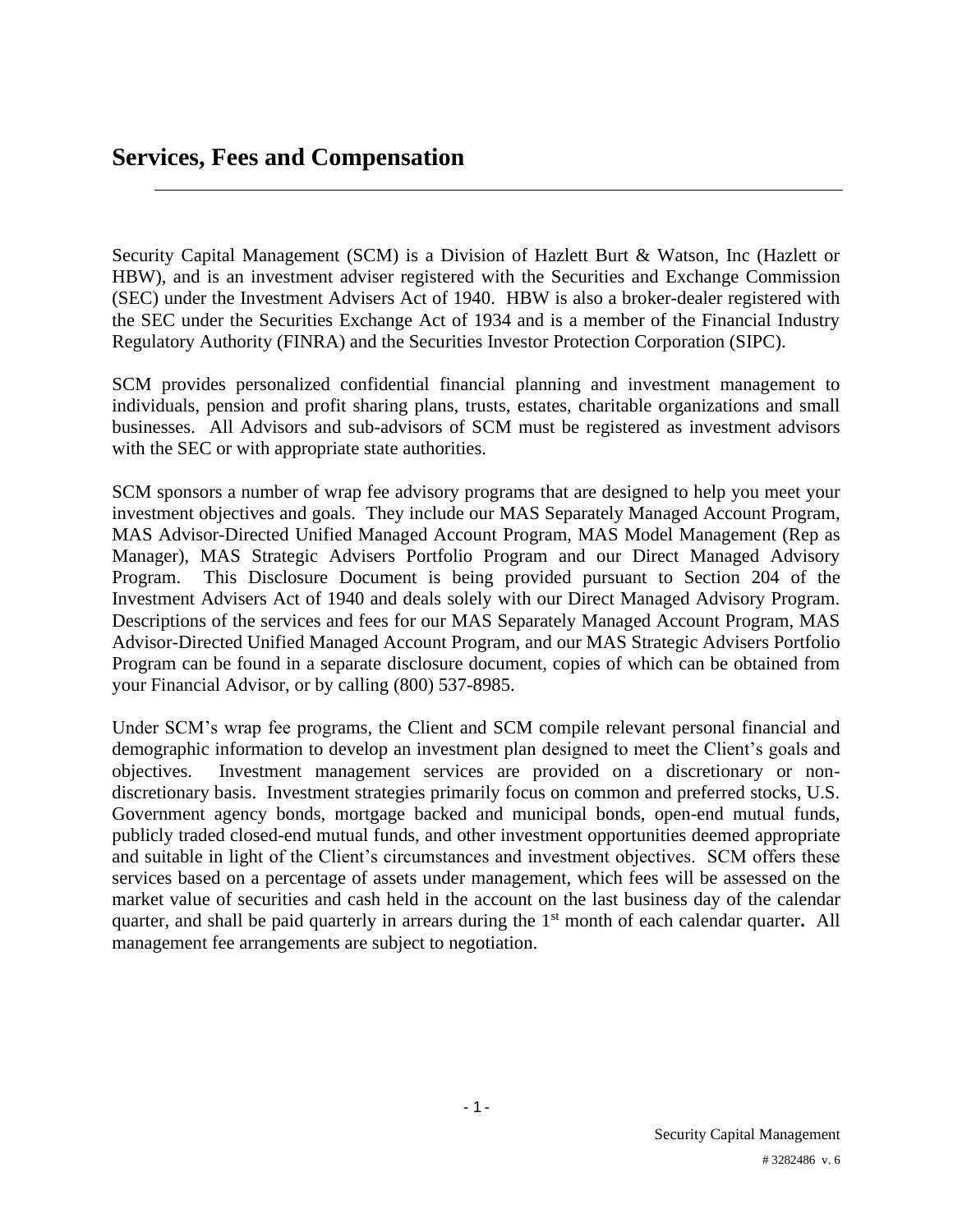Under SCM's Advantage Account, HBW is appointed by the Client as the sole and exclusive broker with respect to the account for acquiring asset custody and trading executions. Wrap Fees are determined based on the size of the pool of managed assets and are generally computed as the combination of Management and Platform Fees as follows:

#### **Management Fee**

| <b>Account Size</b>     | Fee   | <b>Account Size</b>      | Fee   |
|-------------------------|-------|--------------------------|-------|
| Up to \$500,000         | 1.75% | \$2,500,001-\$5,000,000  | 1.15% |
| \$500,001-\$1,000,000   | 1.50% | \$5,000,001-\$10,000,000 | 0.95% |
| \$1,000,001-\$2,500,000 | 1.35% | \$10,000,000 and above   | 0.75% |
|                         |       |                          |       |

### **Platform Fee**

| <b>Account Size</b>     | <u>Fee</u> | <b>Account Size</b>       | <u>Fee</u> |
|-------------------------|------------|---------------------------|------------|
| Up to \$250,000         | 0.120\%    | $$1,000,001 - $2,000,000$ | 0.030\%    |
| $$250,001 - $500,000$   | 0.080%     | $$2,000,001 - $5,000,000$ | 0.015\%    |
| $$500,001 - $1,000,000$ | 0.040%     | \$5,000,001 and above     | 0.010%     |

A minimum \$100.00 annual Platform Fee will be incurred on each Advantage Account. The Platform Fee is intended to defray SCM's operating costs related to the wrap program, but does not include commissions, clearing or execution costs.

When HBW is appointed as broker, relevant factors considered by SCM and the Client are the execution capabilities, third-party research, and other services, as well as the value of an ongoing relationship provided by HBW (and its clearing provider), which is expected to enhance the general portfolio management relationship with SCM. Certain services provided by HBW, including clearing and execution, securities and money movement, tax reporting, custody and provision of brokerage statements, may be provided through third parties, which may include National Financial Services (NFS).

Clients may seek to arrange for custodial and other brokerage services away from SCM and HBW, and will be designated by the Client in writing. Under these arrangements, the Client will instruct their provider to provide SCM with such periodic reports concerning the status of the account as SCM may reasonably request from time to time.

Notwithstanding any applicable Wrap Fees based on the size of the Client's pool of managed assets, Client may incur fees for portfolio transactions executed away from HBW, electronic fund and wire transfers, spreads paid to market-makers, dealer mark-ups, exchange fees, custody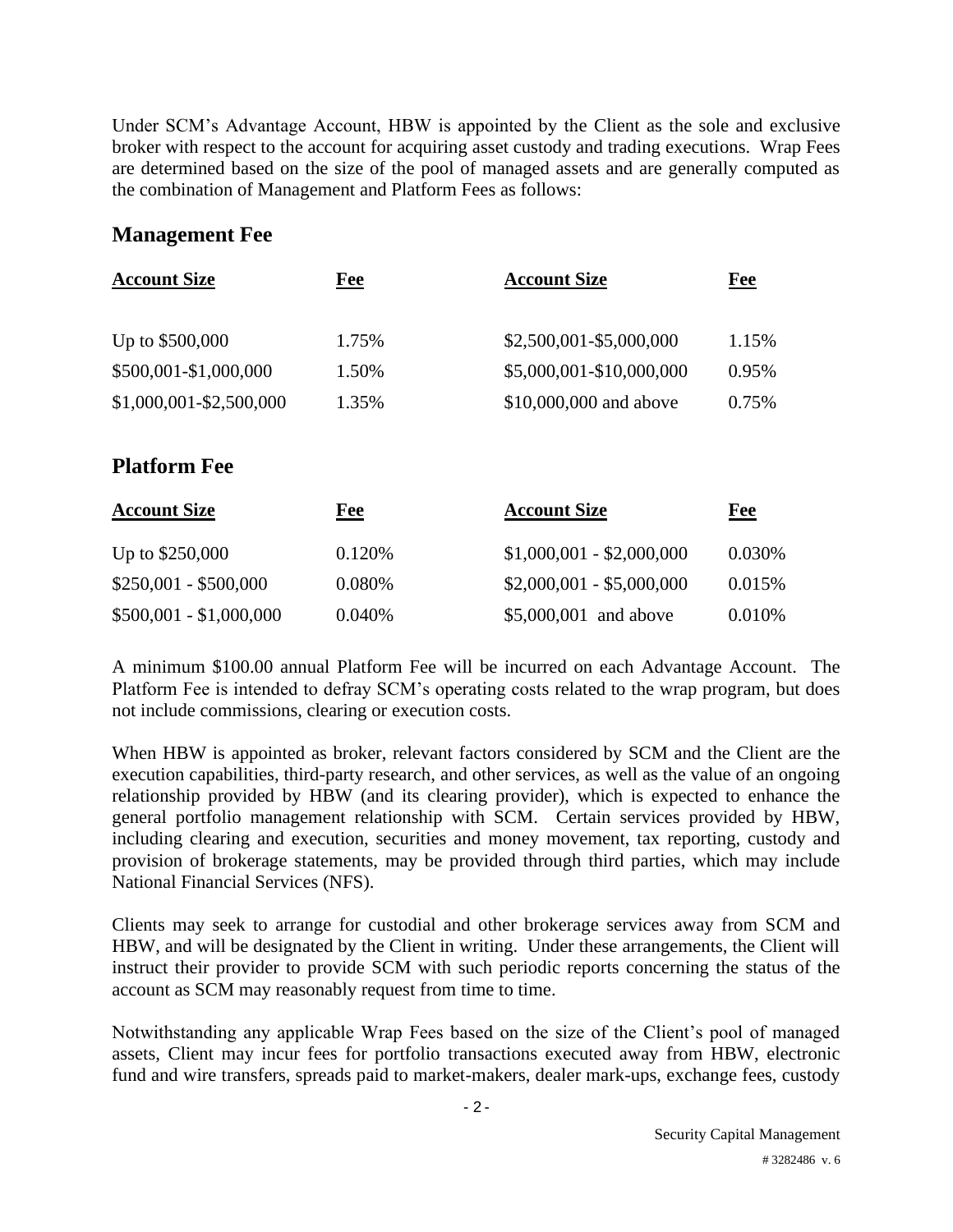charges for un-listed assets, margin interest, as well as other brokerage/custodian fees, which shall be disclosed separately.

Clients may be able to purchase services similar to those offered under the wrap fee program from other service providers either separately or as part of a similar wrap program. These services or programs may cost more or less than the services offered by SCM, depending on the fees charged by such other service providers and the trading activity in the Client's account.

SCM's Advisors receive compensation as a result of a Client's participation in Program accounts for providing portfolio management services. This compensation generally ranges from 38% to 62% of the total management fees charged to Clients. Such compensation may be more or less than what the Advisor would receive if the Client paid separately for investment advice, brokerage, and other services. Therefore, the Advisor may have a financial incentive to recommend participation in Program accounts over other programs and services.

Clients are advised that they should promptly notify SCM of any material change in their financial situation and/or investment objectives.

## <span id="page-5-0"></span>**Account Requirements and Types of Clients**

The wrap fee program is designed to provide personalized financial planning and investment management to individuals, pension and profit sharing plans, trusts, estates, charitable organizations and small businesses. Under SCM's wrap fee programs, the Client and SCM compile relevant personal financial and demographic information to develop an investment plan designed to meet the Client's goals and objectives. Clients approved for an account must maintain a securities brokerage and custody account with Hazlett, Burt & Watson (the wrap fee broker), unless alternative custody arrangements are agreed upon in advance. It is the general policy of SCM that investment management accounts maintained for its Clients have a minimum initial equity of \$25,000 (including the consolidation of accounts within a household). SCM may, at its discretion, allow a lower limit upon review of the Client's current and anticipated needs and situation.

## <span id="page-5-1"></span>**Portfolio Manager Selection and Evaluation**

Portfolio management is provided by the individual advisors employed by SCM. Advisors are selected and reviewed by members of SCM's senior management. During these reviews,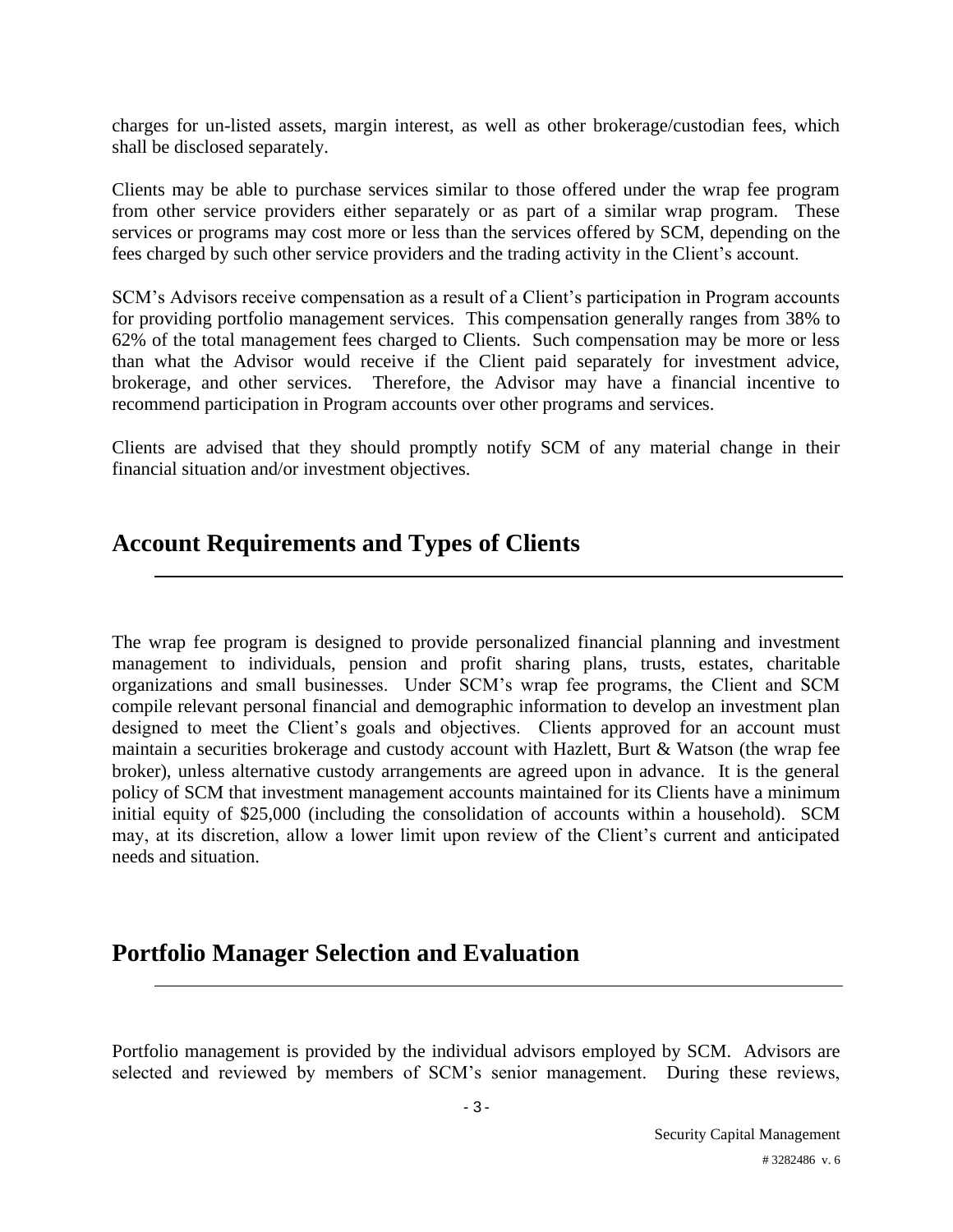advisors are questioned about their approach to managing Client assets, past performance and objectives, as well as a review for regulatory compliance. Advisors are reviewed quarterly to ensure that they meet, and continue to meet, the requirements for providing investment advisory services, as well as compliance with SCM's written policies and procedures. SCM may replace an individual advisor for performance reasons or for noncompliance.

SCM may utilize the services of other registered investment advisors ("sub-advisor") to manage a Client's entire portfolio, or a portion thereof. All sub-advisors contracted by SCM must be registered as investment advisors with the Securities and Exchange Commission or with appropriate state authorities. After gathering information about the Client's financial situation and objectives, SCM will select one or more sub-advisors based on investment style and suitability in order to meet the Client's financial needs, investment goals, tolerance for risk, and investment objectives. Once the portfolio is constructed, SCM monitors the performance of the sub-advisor, reviews reports provided by the sub-advisor, and assists the Client in understanding and evaluating the services provided by the sub-advisor. Clients will not sign an agreement with the sub-advisor; rather the agreement is between SCM and the sub-advisor. This arrangement does not result in higher fees to the Client.

## <span id="page-6-0"></span>**Client Information Provided to Portfolio Managers**

All Client information is cross-shared between SCM and Hazlett on a continual basis. When a sub-advisor is used, SCM will provide relevant information regarding a Client's specific situation, investment objectives and other suitability considerations as such information and/or updates become available.

## <span id="page-6-1"></span>**Client Contact with Portfolio Managers**

There are generally no restrictions placed on a Client's ability to contact and consult with their portfolio managers. Clients may request to consult directly with their advisor by calling (800) 537-8985.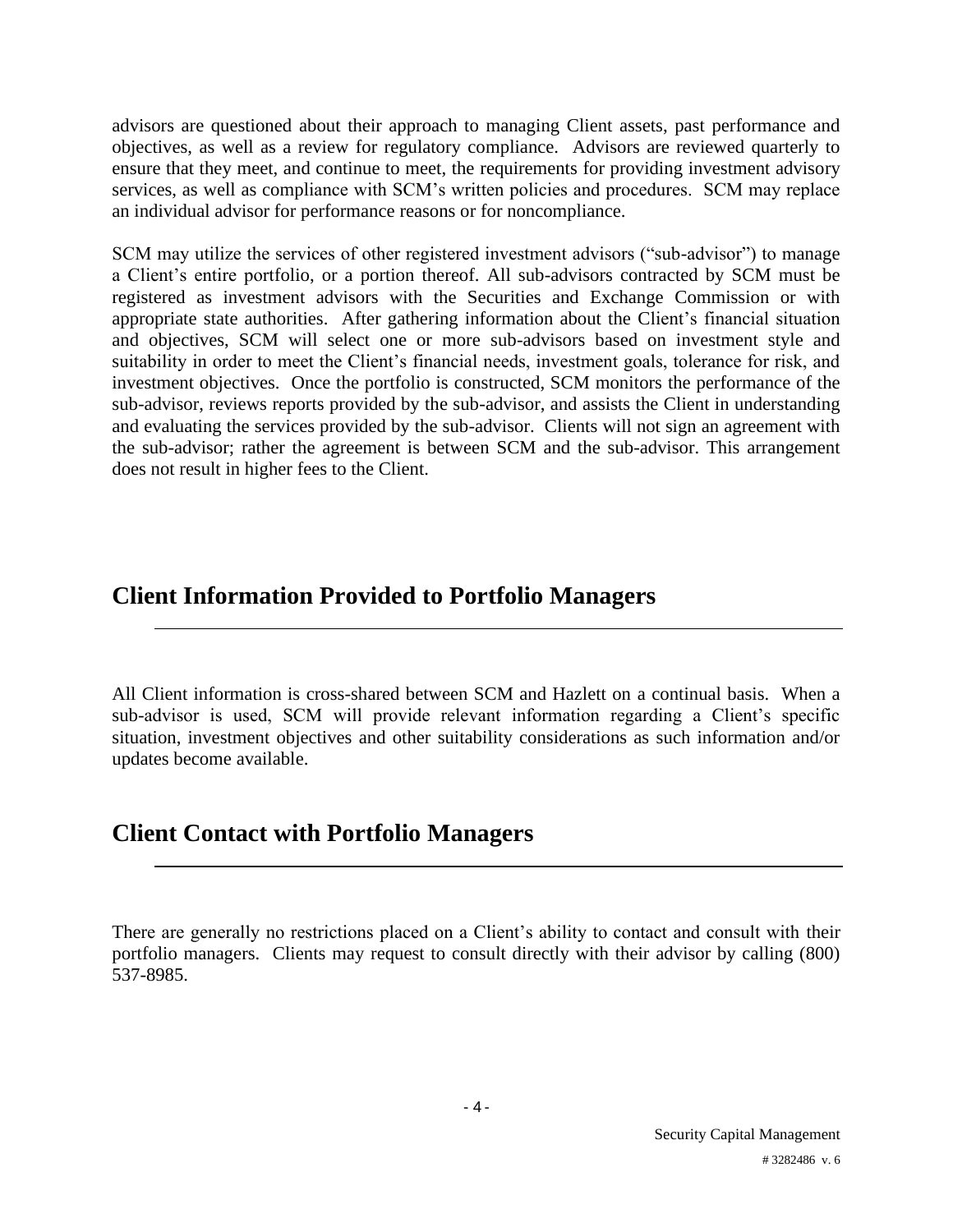## <span id="page-7-0"></span>**Additional Information**

#### **Legal and Disciplinary Information**

In February 2018, the Securities and Exchange Commission ("SEC") announced the creation of the Share Class Selection Disclosure Initiative ("SCSD Initiative"). The central issue identified by the SEC was that, in many cases, investment advisers bought for, or recommended to their clients, mutual fund share classes that had distribution or service fees (commonly known as 12b-1 fees) paid out of fund assets to the advisers when lower-cost share classes were available to those clients, and the investment advisers did not adequately disclose their receipt of 12b-1 fees and/or the conflict of interest associated with the receipt of these fees. Many firms voluntarily participated in the SCSD Initiative, where these firms could consent to an Order Instituting Administrative and Cease-And-Desist Proceedings ("Order"), where without admitting or denying the SEC's findings contained in the Order, participating firms could make payments to affected clients.<sup>1</sup> In March 2019, SCM, along with many participating firms, agreed to the Order entered by the SEC.

By voluntarily self-reporting, SCM agreed to a censure and to cease and desist from committing or causing any violations and future violations of Sections 206(2) and 207 of the Investment Advisers Act of 1940. Moreover, in the Order SCM agreed to establish a distribution fund and to deposit into that fund disgorgement of the improperly disclosed 12b-1 fees, plus prejudgment interest, for payment to affected clients. Once the calculations and distribution amounts were determined and approved by the SEC for each affected client, SCM made the distributions to affected clients and submitted to the SEC a final accounting and certification regarding the disposition of the distribution fund. More information about the Order is contained in SCM's Form ADV, which is available on the SEC's Investment Advisory Public Disclosure website at <https://www.adviserinfo.sec.gov/IAPD/Default.aspx> or in the SEC's press release about the SCSD Initiative at [https://www.sec.gov/news/press-release/2019-28.](https://www.sec.gov/news/press-release/2019-28)

#### **Other Financial Industry Activities and Affiliations**

SCM has arrangements that are material to its advisory business or its Clients with a related entity, Hazlett, Burt & Watson, Inc., a registered broker/dealer (HBW). HBW, through its clearing provider, National Financial Services (NFS), provides trade, execution and custody services for SCM. HBW is also an insurance agency, and is affiliated with Security National Trust Co. (SNTC), a nationally chartered non-depository trust bank. SNTC is a wholly owned subsidiary of the parent holding company which also owns HBW.

<sup>1</sup> The term "affected clients" includes current and former SCM investment advisory clients who purchased and held in their investment advisory accounts at SCM from January 1, 2017 through June 30, 2018 (the "relevant period") mutual fund share classes that paid 12b-1 fees that were retained by SCM. Affected clients specifically include persons who held money market mutual fund shares in advisory accounts through SCM's core sweep program during the relevant period, subject to a *de minimis* exception.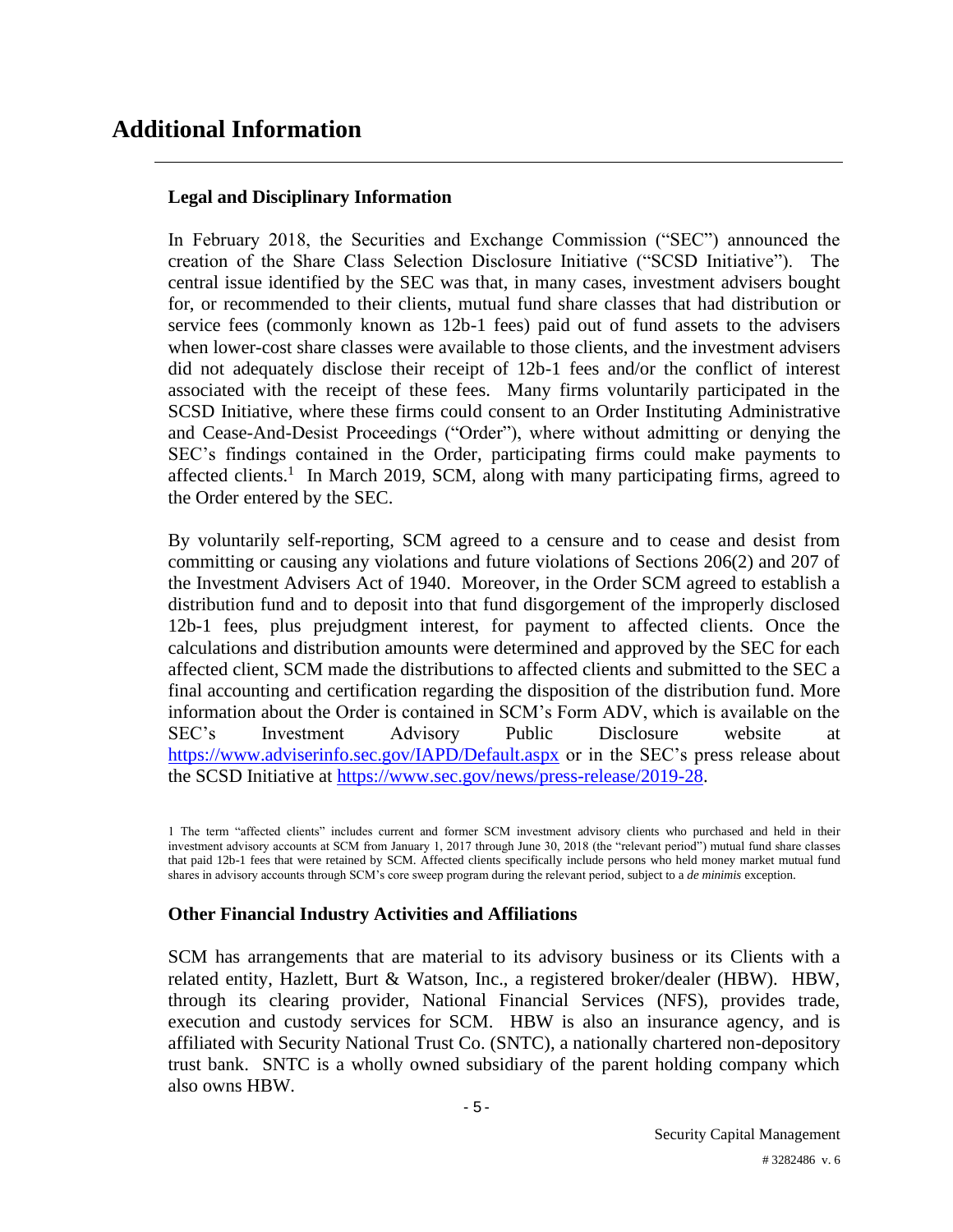#### **Code of Ethics, Participation or Interest in Client Transactions and Personal Trading**

SCM and its employees may not buy or sell securities recommended to Clients except in accordance with procedures intended to avoid conflicts of interest with Clients. The employees of SCM have committed to a Code of Ethics that is available for review by Clients and prospective Clients upon request. The firm will provide a copy of the Code of Ethics to any Client or prospective Client upon request.

HBW may own interests in certain fixed income, equities or other investments, which may be recommended to SCM Clients. Such recommendations shall be made solely on the investment merit, and without consideration to the value of the holdings of HBW. On occasion, associated persons or employees of SCM may buy or sell securities for their own accounts that have also been recommended to Clients. Such transactions are subject to SCM's Code of Ethics.

SCM and its representatives may engage in personal securities transactions. The personal securities transactions of SCM and its representatives may raise potential conflicts of interest when such persons trade in a security that is i) owned by a Client or ii) considered for purchase or sale for a Client. SCM has adopted policies and procedures that are intended to ensure that transactions are affected for Clients in a manner that is consistent with its fiduciary duty and in accordance with applicable law. Persons who wish to purchase or sell securities of the types purchased or sold for Clients may do so only in a manner consistent with SCM policies and procedures.

#### **Review of Accounts**

Account performance, Client suitability, and fiduciary responsibilities are monitored on a daily, quarterly or on an annual basis in an effort to determine that the services provided are deemed appropriate in light of the Client's financial situation and stated objectives. More frequent reviews may be prompted by changes in market conditions, or changes in a Client's investment objectives. On a periodic basis, advisors are required to contact their Clients, and maintain documentation for purposes of compliance review and analysis. All Client accounts are reconciled as to positions, performance, and transaction activity on a monthly basis.

HBW, or the Client's custodian, will provide Clients with a statement (at least quarterly) identifying the amount of funds and of each security in their account at the end of the reporting period, as well as setting forth all transactions in the account during the reporting period. SCM also generates various written reports and quarterly performance evaluations. Trade confirmations will be provided by the asset custodian. SCM will generally communicate with its Clients via letters, newsletters and other SCM generated literature.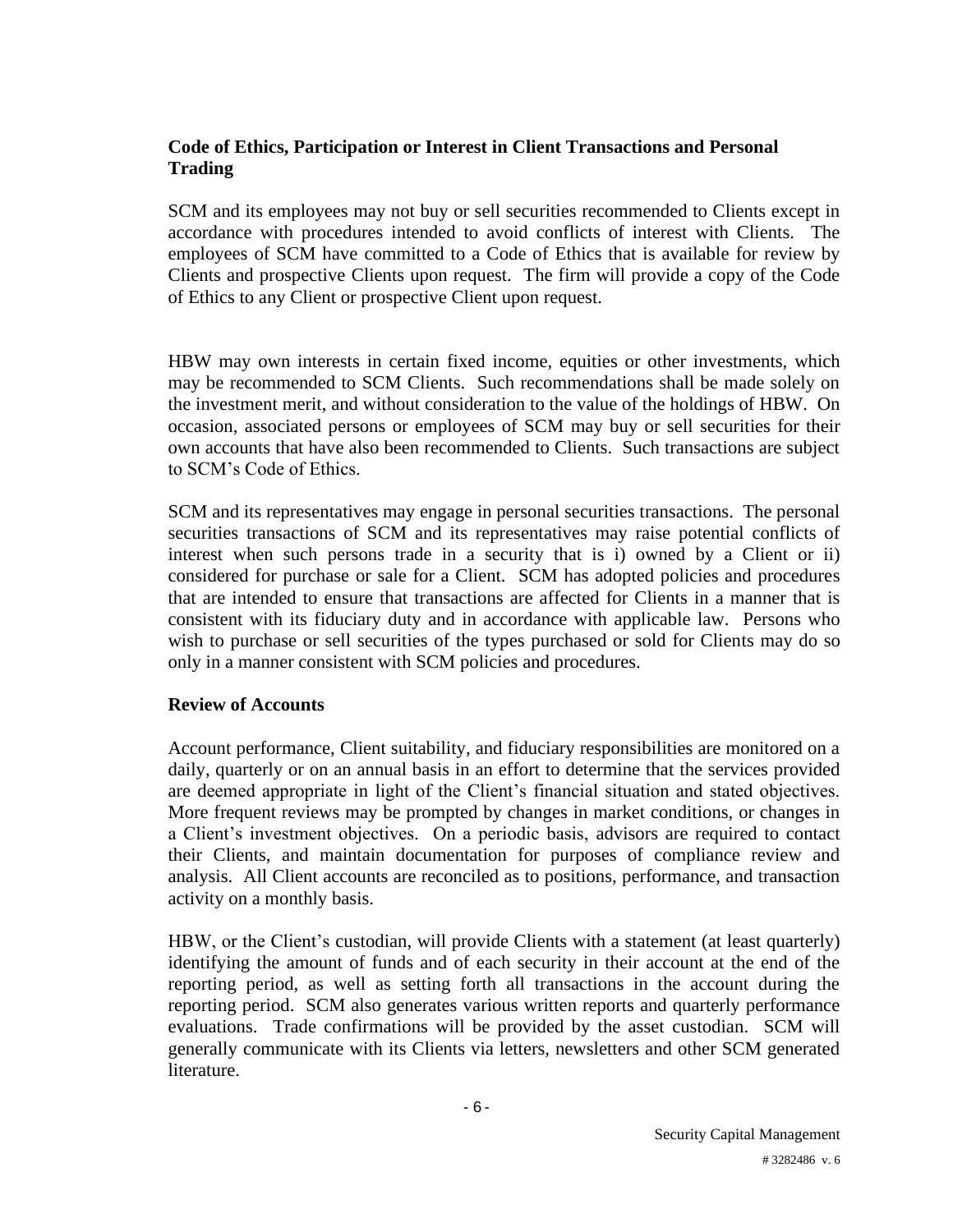#### **Client Referrals and Other Compensation**

In those instances where mutual funds are recommended for clients, SCM will endeavor to recommend those share classes offering the lowest internal cost to the client available to SCM. Certain mutual funds (and/or their related persons), in which a Client may invest, make 12b-1 fee payments to broker/dealers. Such payments may be distributed pursuant to a 12b-1 distribution plan or pursuant to another arrangement as compensation for distribution or administrative services and may be paid out of the fund's assets, and therefore, indirectly paid by the Client. In the event SCM receives 12b-1 payments from mutual fund companies, SCM has made arrangements with its clearing and execution provider to automatically rebate these fees back to the client.

On occasion, SCM may offer securities on a principal basis to its Clients through HBW. Such offerings will not be executed without disclosing inherent conflicts of interest, such as additional compensation, or without the written consent of the Client. Any such consent may be withheld by the Client, or be revoked at any time prior to the settlement of the trade. When proprietary offerings are purchased after the opening of an SCM account, these securities may be excluded for nine to thirty six months, respectively, from the calculation of advisory fees. Such exclusions are at the discretion of SCM and are negotiable. Also, SCM may effect "cross" transactions between Clients in which one Client will purchase securities held by another Client. Such transactions are only entered into with the written authorization of both Clients, when SCM deems the transaction to be in the best interest of both Clients, and at a price that has been determined to be fair to both parties in light of prevailing market conditions.

As part of SCM's other business activities, the firm's Advisors may effect securities transactions for or sell insurance products to Clients. SCM may be receiving a fee for investment advice in advisory accounts and representatives may be receiving a separate, yet customary, commission for any transactions effected in HBW brokerage accounts. Such conflicts of interest will be disclosed in advance to the Client, at which time the Client may decline to authorize such recommendations.

HBW receives a Business Development Credit from National Financial Services (NFS) as part of HBW's clearing and custody agreement with NFS. Because of this arrangement, HBW has an incentive to direct trades to NFS, which incentives represent a conflict of interest. This arrangement has been entered into for the purposes of the efficiency of operation and the reliability of the custody and trading services NFS provides HBW clients.

SCM has been fortunate to receive many Client referrals over the years. The referrals have come from current Clients, estate planning attorneys, accountants, employees,